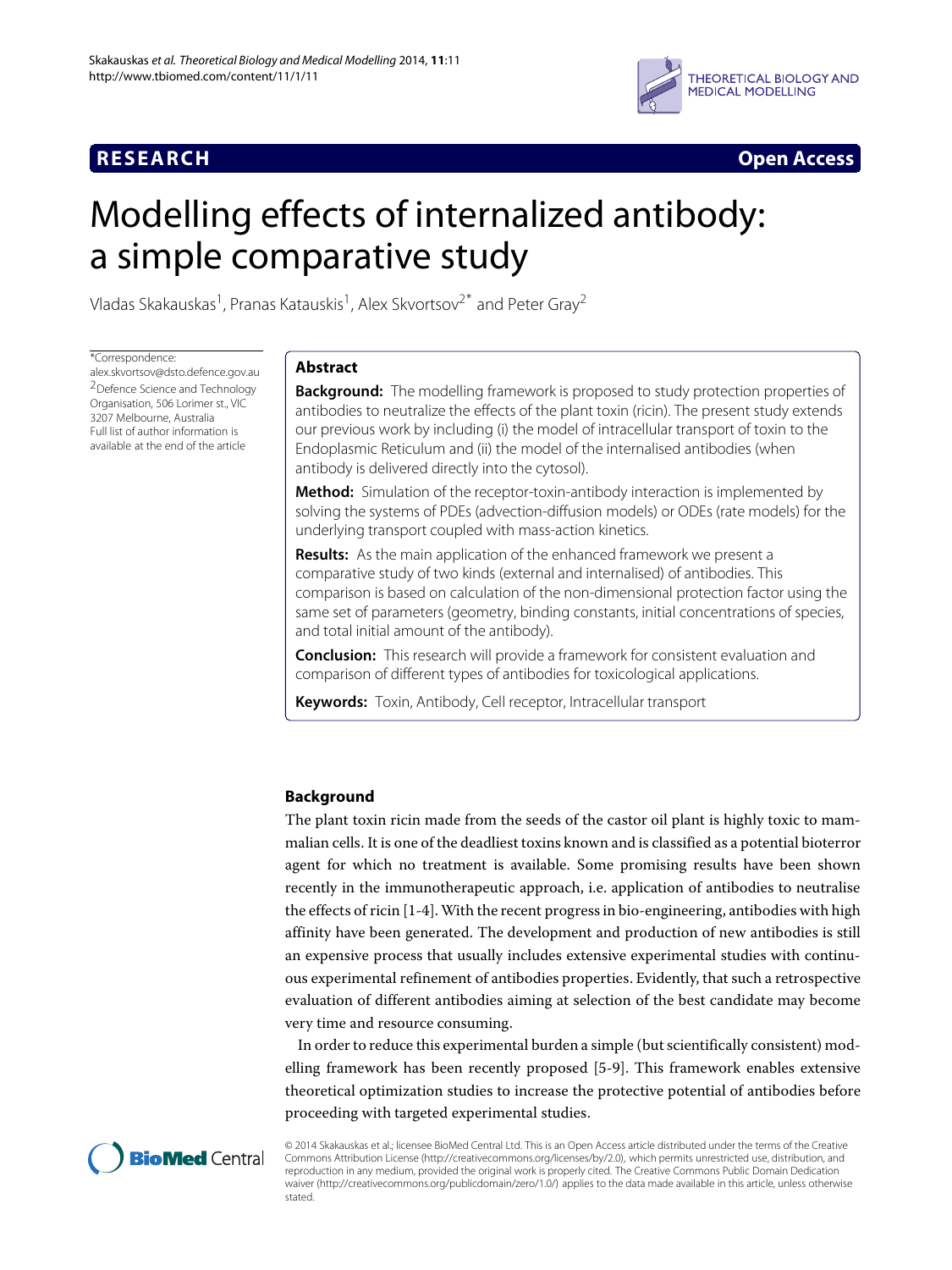The mechanism of ricin intracellular transport involves a number of steps each with its complex phenomenology which are well-documented (see [\[1](#page-15-0)[-4\]](#page-15-1) and Refs. therein). Ricin consists of an *A* (RTA) and *B* (RTB) chain linked by a disulphide bond. RTB binds to a cell surface receptor triggering uptake and retrograde transport to the Endoplasmic Reticulum (ER). In the ER, the RTA and RTB chains are separated and the RTA is translocated across the ER membrane into the cytosol. Subsequently RTA reaches ribosome and damages the protein production machinery of the cell resulting in the cell death. In this context, the toxin concentration in the cytoplasm near ER becomes the critical quantity to estimate the toxicological impact of ricin on the cell and evaluate the protective potential of the antibody. This was a motivation to introduce a consistent quantitative characteristic for antibody comparison (see below).

For the sake of parametrisation simplicity the coarse-grained modeling framework proposed in [\[5-](#page-15-2)[9\]](#page-15-3) seemingly ignores these fine details of toxin binding and internalisation. In fact, it is aimed at capturing the complexity of these processes by means of a small number of 'aggregated' rate constants that can be (or have been) evaluated experimentally or numerically. Such kind of models becomes a conventional tool in pharmacological modeling (for example, see [\[10\]](#page-15-4) and Refs. therein). From the chemical point of view the framework is similar to one well-established in electrochemistry where it is used for estimation of uptake rates of the heavy metal ions from the environment, see [\[11-](#page-15-5)[13\]](#page-15-6). A practical application of the proposed models involves a numerical (or sometimes analytical) solution of a nonlinear system of PDEs (diffusion kinetics) for a given set (or range) of antibody parameters (i.e. binding rates, concentration) to infer the effect of these parameters on the protective potential of the antibody.

In the present paper we extend our previous work [\[5](#page-15-2)[-9\]](#page-15-3) by refining models for intracellular transport and chemical interaction of species. Motivated by experimental studies available in the literature [\[1](#page-15-0)[-4\]](#page-15-1) and possible toxicological applications we consider two scenarios of antibody delivery. In the first scenario (below refer to as *Scenario I*) the antibody is placed inside the cell between the ER and cell membrane. The toxin initially is delivered outside the cell (in the extracellular domain). Then it moves toward the cell and interacts with receptors on the cell membrane. Some of toxin penetrates into the cell, where it further moves toward the ER (see Figure [1a](#page-2-0)) and eventually interacts with antibody.

In the second scenario (*Scenario II*) the antibody is delivered outside the cell where it initially interacts with the toxin partially neutralising it. The free toxin moves toward the cell membrane where it interacts with membrane receptors. Some of toxin penetrates into the cell where it is subsequently transported toward ER (see Figure [1b](#page-2-0)).

To model biologically complex phenomenology of species transport in cell we employ the following physical mechanisms: (i) diffusion (for species in extracellular space), (ii) diffusion and advection (direction transport via microtubule network) for toxin and only diffusion for antibody and toxin-antibody complex inside the cell, (iii) mass-action kinetics (to form complexes and describe binding processes).

Although all parts of the model have been implemented with the standard numerical algorithm (an implicit finite-difference scheme [\[14\]](#page-15-7)), an interpretation of its output and parameters tuning requires some domain knowledge (solution of nonlinear systems of PDEs). In order to reduce dimension of the parameter space of the models and ameliorate their operational application we also considered so-called simplified (or reduced) models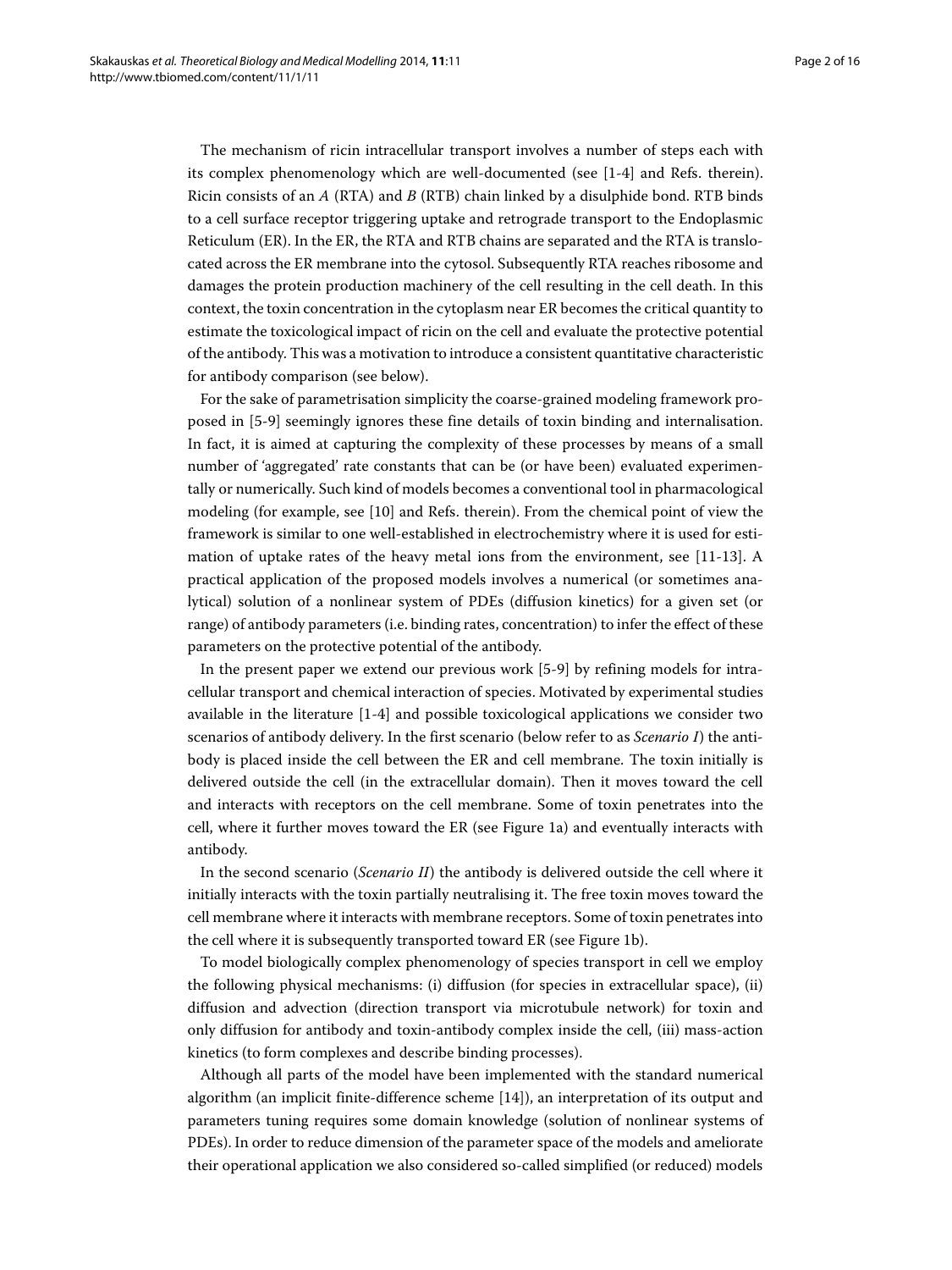

<span id="page-2-0"></span>for each scenario. The simplified (sometimes called compartment) models are based on the 'well-mixed' assumption which states that all species have uniform concentration across the modeling domain. This assumption eliminates the a necessity to calculate the gradient driven fluxes in the models (i.e. diffusion) leading to a significant simplification (translation from PDEs to ODEs). By comparing outputs of complete and reduced models we can infer and defensively comment on the trade-off between simplicity and fidelity in modeling approach to an evaluation of each scenario.

As the main application of this framework we present a comparative study of external (conventional) and internalised antibodies. More specifically, for the same set of parameters (geometry, binding constants, initial concentration or initial amount of antibody) we calculate the non-dimensional parameter

<span id="page-2-1"></span>
$$
\delta(t) = \frac{u_T(t, \rho_n)|_{A \in \Omega_i}}{u_T(t, \rho_n)|_{A \in \Omega_e}},\tag{1}
$$

which is a ratio of reductions of toxin concentration in the cytoplasm due to introduction of two kinds of antibodies. Here  $u_T(t, \rho_n)|_{A \in \Omega_i}$ ,  $u_T(t, \rho_n)|_{A \in \Omega_e}$  is the concentration of internalized toxin near ER for the case of internalized (*i*) and external antibody (*e*). The time evolution of this aggregated parameter  $\delta(t)$  enables a consistent comparison of two scenarios of antibody treatment (i.e. either delivered extracellularly or into the cytosol). For instance, the condition  $\delta$  < 1 indicates that internalised antibody performs better than conventional antibody, while at  $\delta > 1$  the conventional antibody outperforms. This comparison is the main outcome of our study.

The paper is organised as follows. In Section ['The models'](#page-3-0) we introduce models for toxin-antibody interaction outside and inside the cell. Results are discussed in Section ['Numerical results'](#page-7-0). Conclusions and summarising remarks are presented in Section ['Conclusions'](#page-14-0).

# **Notation**

We use the notation of papers [\[5](#page-15-2)[-7\]](#page-15-8):

 $T$  and  $A$  – the toxin and antibody;

 $C = TA$  – the toxin-antibody complex (nontoxic);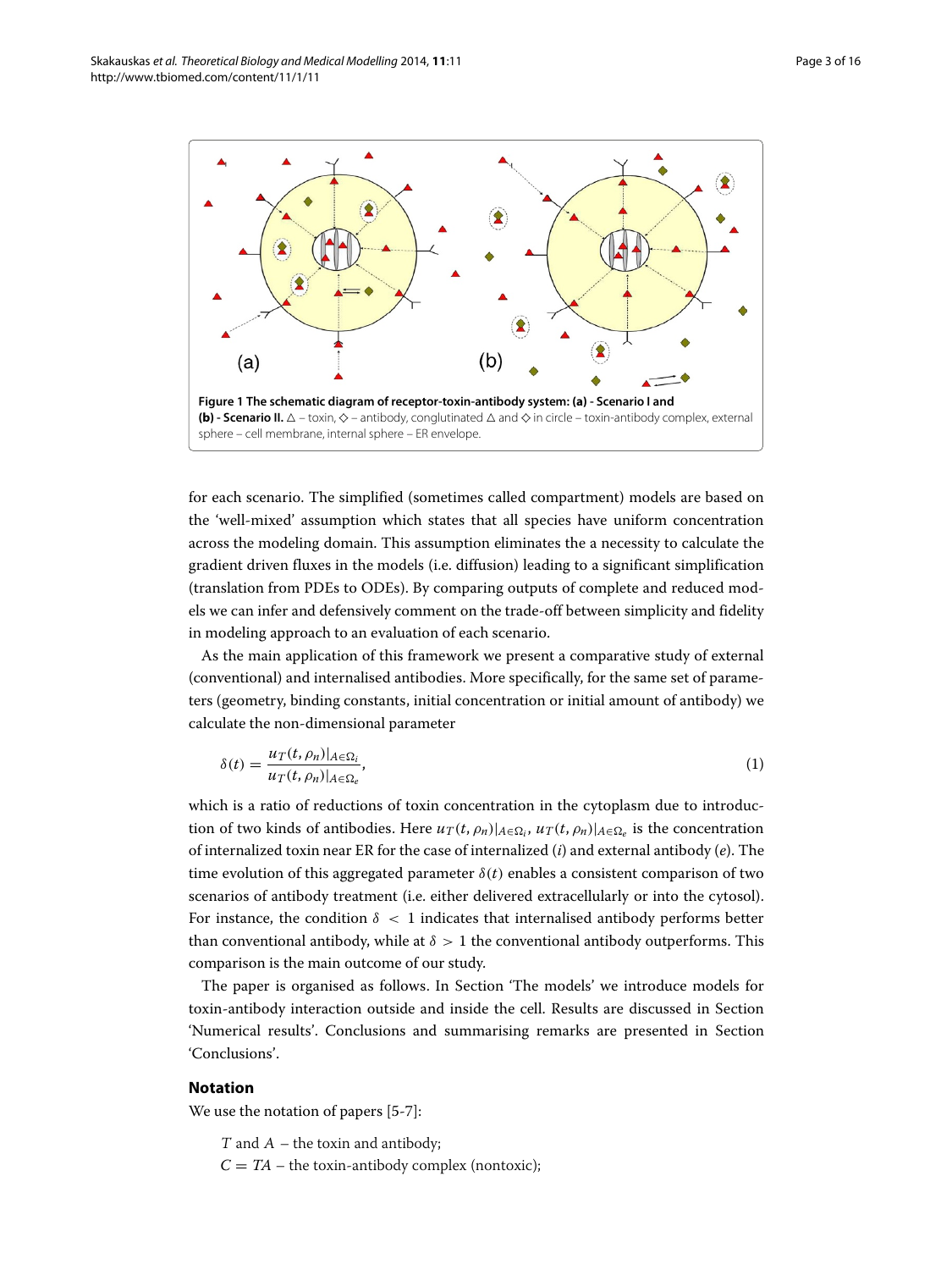$\rho$  – the distance to the origin;

 $S_m = \{\rho : \rho = \rho_m\}$  – the surface of the membrane of a spherical cell;

 $S_e = \{\rho : \rho = \rho_e\}, \rho_e > \rho_m$  – the surface of the external sphere (external surface of  $\Omega_e$ );

 $\Omega_e = \{\rho : \rho \in (\rho_m, \rho_e)\}$  – the extracellular domain;

 $S_n = \{\rho : \rho = \rho_n\},\ \rho_n < \rho_m$  – the surface of the spherical envelope of the domain occupied by ER;

 $\Omega_i = \{ \rho : \rho \in (\rho_n, \rho_m) \}$  – the intracellular domain;

 $r_0$  – the concentration of receptors confined to the cell membrane;

 $\theta$  – the fraction of the toxin-bound receptors;

 $r_0$ θ – the concentration of the toxin-bound receptors;

 $r_0(1 - \theta)$  – the concentration of the free receptors;

 $u_A$  and  $u_C$  – the concentrations of the antibody and toxin-antibody complex, respectively, in the domains  $\Omega_i$  or  $\Omega_e$ ;

 $u_T$  – the toxin concentration in  $\Omega_e \cup \Omega_i$ ;

 $u^{0}_{T}, u^{0e}_{A}, u^{0i}_{A}$  – the initial concentrations of the toxin and antibody in  $\Omega_{e}$  and  $\Omega_{i}$ , respectively;

 $\kappa_T$ ,  $\kappa_A$ ,  $\kappa_C$  – the diffusivity of the toxin, antibody, and toxin-antibody complex, respectively;

*<sup>k</sup>*1, *<sup>k</sup>*−<sup>1</sup> – the forward and reverse constants of the toxin-antibody reaction rate;

*<sup>k</sup>*<sup>2</sup> and *<sup>k</sup>*−<sup>2</sup> – the forward and reverse binding rate constants of the toxin and receptor confined on the membrane;

k – the toxin internalization rate constant from  $\Omega_e$  across the membrane into the cell;  $\gamma$  – the toxin absorption rate constant describing toxin influx into ER;

 $v(\rho)$ ,  $v > 0$  – the toxin advective velocity;

 $\partial_t = \partial/\partial t$ ,  $\Delta = \rho^{-2} \frac{\partial}{\partial \rho} (\rho^2 \frac{\partial}{\partial \rho})$  – the Laplace operator.

# <span id="page-3-0"></span>**The models**

As mentioned above we study two scenarios of antibody delivery. In *Scenario I* the antibody is delivered inside the cell, i.e. in domain  $\Omega_i$  (space between the ER and cell membrane) while in *Scenario II* it is delivered outside the cell (space between cell membrane and external boundary of the extracellular domain,  $\Omega_e$ ). In the *Scenario I* toxin being initially in  $\Omega_e$  (extracellular domain) moves toward the cell and interacts with receptors on the cell membrane. Subsequently some of toxin penetrates into the intracellular domain,  $\Omega_i$ , where it moves toward ER and interacts with antibody. Toxin competitively reacts with antibody in the extracellular domain (*Scenario II*) or inside the cell (*Scenario I*). This 'blocking' reaction results in a reduced toxin concentration on the ER envelope and is the main bio-chemical mechanism of toxin neutralization by antibody.

In order to extend our results from a single cell model to many-cell systems we impose the no-toxin flux boundary condition on the external surface *Se* of the extracellular domain  $\Omega_e$  (to mimic periodicity of the infinite system). This also accounts for conservation of species in the system and enables consistent simulation of depletion effects (see [\[13\]](#page-15-6) for details).

It is well-known that binding of toxin to antibody and toxin to receptors are reversible reactions, that can be described by the equations of mass-action kinetics (see [\[5-](#page-15-2)[10\]](#page-15-4) and Refs. therein). In the context of study of processes in the Scenario I these equations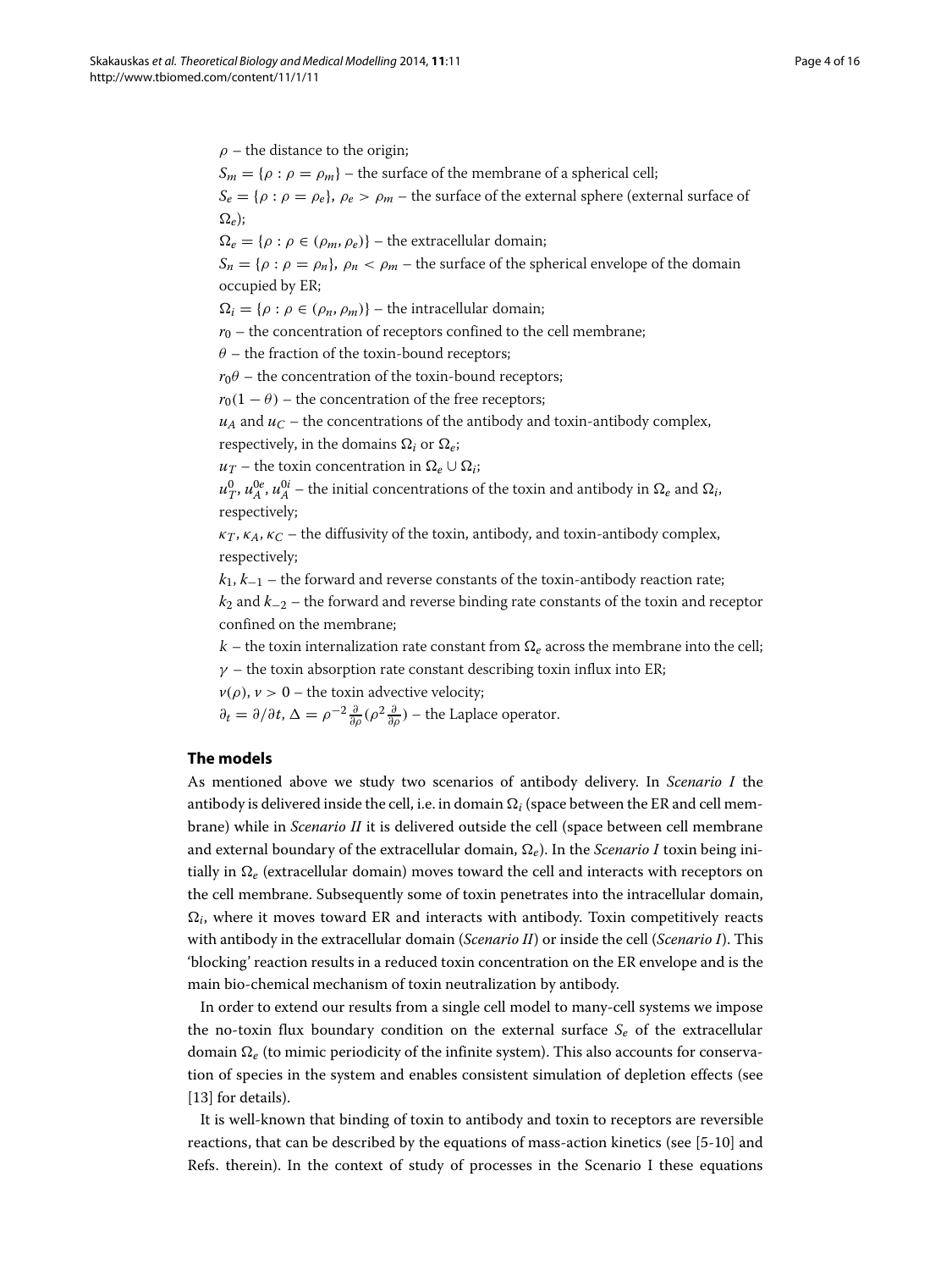have been modified to include toxin directional transport and diffusion of all species in the intracellular domain (by adding appropriate advection and diffusion terms, e.g. see [\[15](#page-15-9)[,16\]](#page-15-10)). To describe extracellular transport and toxin binding by cell receptors we model the cell as a partially absorbing sphere with distributed binding sites that follow the Langmuir adsorption model. In the intracellular domain of the *Scenario I* the toxin transport is modelled by the advection-diffusion equation in which an advective velocity (drift) is introduced to account for directional transport via microtubule network. For the transport of the antibody and antibody-toxin complexes we still use the pure diffusion mechanism. We also assume that antibody and toxin-antibody complexes do not internalize and never cross the cell membrane or the ER envelope (internal concentric sphere). The schematic diagram of receptor-toxin-antibody system is presented in Figure [1.](#page-2-0)

Since the process of receptor binding is very rapid (seconds) and toxin internalization is relatively slow (hours) we can effectively decoupled the model for extracellular and intracellular domains and solve them sequentially. The relative values of time scales for receptor binding and toxin internalization have also been validated retrospectively and found to be consistent with the initial assumption of domains decoupling (see below).

The Advection-Diffusion Model used to evaluate *Scenario I* is an extension of the models previously published [\[4-](#page-15-1)[9\]](#page-15-3). The following new processes have been included in our simulations: (i) the intracellular traffic that captures the diffusion of all species and the main features of the toxin microtubule transport, (ii) chemical interaction of all species inside the cell (see [\[15\]](#page-15-9) and Refs. therein), and (iii) process of the toxin transport to ER.

In order to model toxin transport towards the ER a special boundary condition was introduced on the ER envelope. The radius of that spherical envelope was about the size of the domain occupied by the ER. It is assumed that the mixed (or radiation) boundary condition for species concentrations can capture (at least phenomenologically) the complexity of toxin kinetics inside the ER [\[17\]](#page-15-11).

Now we can formulate the equations for the Advection-Diffusion Model (refer to as the ADM1 model). In extracellular space  $\Omega_e$  we have the following set of equations:

<span id="page-4-0"></span>
$$
\begin{cases}\n\partial_t u_T = \kappa_T \Delta u_T, & \rho \in (\rho_m, \rho_e), t > 0, \\
\partial_\rho u_T = 0, & \rho = \rho_e, t > 0, \\
\partial_\rho u_T = \frac{r_0}{\kappa_T} (k_2 (1 - \theta) u_T - k_{-2} \theta), & \rho = \rho_m, t > 0, \\
u_T|_{t=0} = u_T^0, & \rho \in (\rho_m, \rho_e), \\
\begin{cases}\n\partial_t \theta = k_2 (1 - \theta) u_T - k_{-2} \theta - k \theta, & \rho = \rho_m, t > 0, \\
\theta|_{t=0} = 0, & \rho = \rho_m.\n\end{cases}
$$
\n(3)

Function  $\theta$  determined from solution by these equations is used as the boundary condition in the equations in intracellular domain  $\Omega_i$ :

$$
\begin{cases}\n\partial_t u_T = -k_1 u_T u_A + k_{-1} u_C + \kappa_T \Delta u_T + \partial_\rho (v u_T) + 2v u_T / \rho, \\
\rho \in (\rho_n, \rho_m), \ t > 0, \\
\kappa_T \partial_\rho u_T = r_0 k \theta - v u_T, \quad \rho = \rho_m, \ t > 0, \\
\kappa_T \partial_\rho u_T = (\gamma - v) u_T, \quad \rho = \rho_n, \ t > 0, \\
u_T |_{t=0} = 0, \quad \rho \in (\rho_n, \rho_m),\n\end{cases}
$$
\n(4)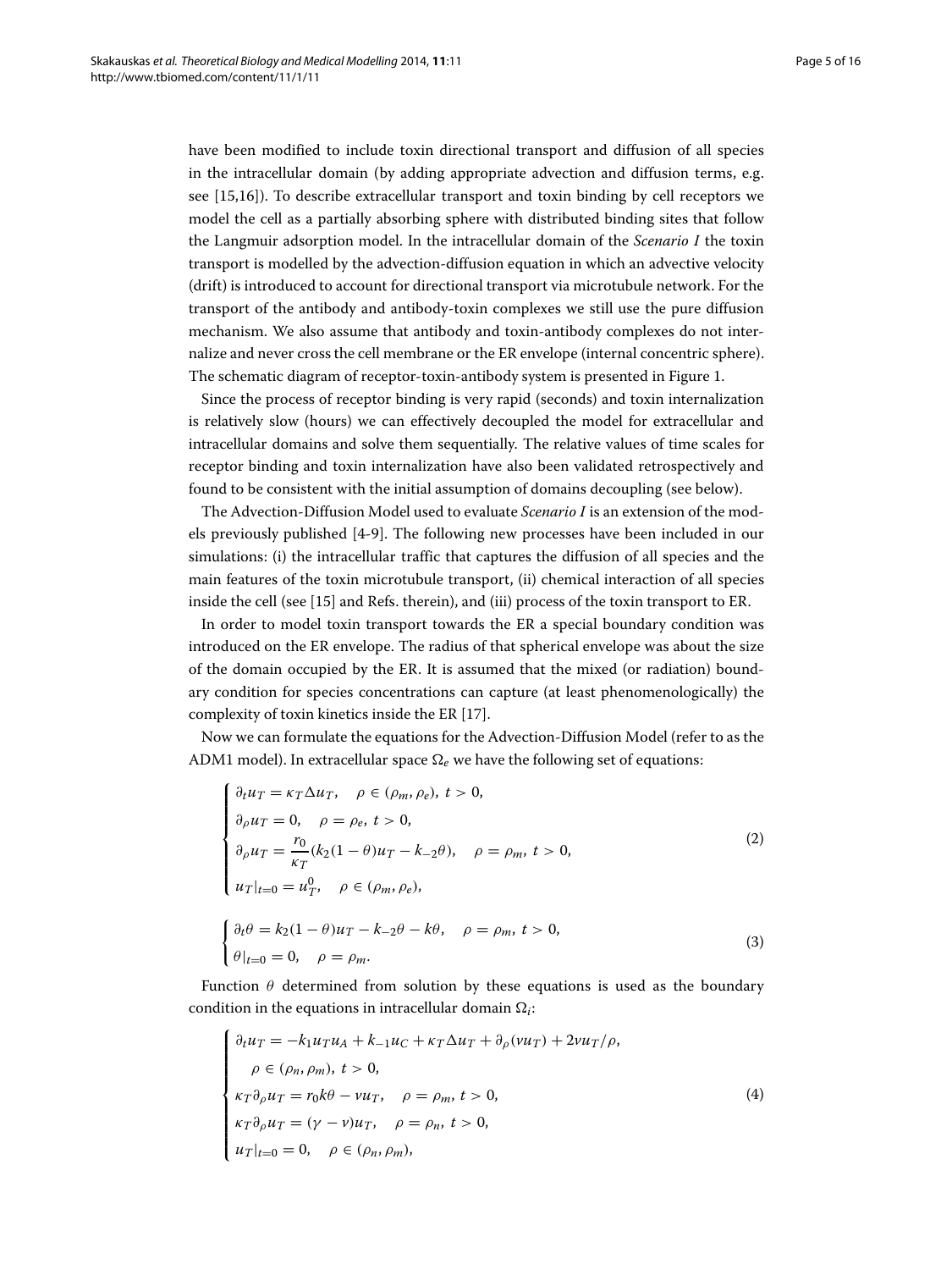<span id="page-5-0"></span>
$$
\begin{cases}\n\partial_t u_A = -k_1 u_T u_A + k_{-1} u_C + \kappa_A \Delta u_A, & \rho \in (\rho_n, \rho_m), t > 0, \\
\partial_\rho u_A = 0, & \rho = \rho_m, t > 0, \\
\partial_\rho u_A = 0, & \rho = \rho_n, t > 0, \\
u_A|_{t=0} = u_A^{0i}, & \rho \in (\rho_n, \rho_m), \\
\partial_t u_C = k_1 u_T u_A - k_{-1} u_C + \kappa_C \Delta u_C, & \rho \in (\rho_n, \rho_m), t > 0, \\
\partial_\rho u_C = 0, & \rho = \rho_m, t > 0, \\
u_C|_{t=0} = 0, & \rho \in (\rho_n, \rho_m).\n\end{cases}
$$
\n(6)

The set of Eqs. [\(2\)](#page-4-0)–[\(6\)](#page-5-0) composes the ADM1 model. The main parameter of interest for the *Scenario I* is the antibody protection factor (a relative reduction of the internalized toxin due to application of antibody) defined by the expression

<span id="page-5-2"></span>
$$
\mu_1(t) = \frac{u_T(t, \rho_n; u_A^0)|_{A \in \Omega_i}}{u_T(t, \rho_n; 0)}.
$$
\n(7)

By definition,  $0 \leq \mu_1(t) \leq 1$  with the lower values of  $\mu_1(t)$  corresponding to the more profound therapeutic effect of antibody treatment.

To simplify the ADM1 model we employ the 'well-mixed' assumption [\[5\]](#page-15-2). This assumption implies that all species (toxin, antibody, and toxin-antibody complex) are uniformly distributed in the calculation domain for all time, so there is no spatial gradients of concentrations. Under this condition all flux terms disappear from the equations of ADM1. The process of toxin internalization (i.e. flux of toxin through the cell surface  $S_m$  and ER envelope  $S_n$ ) can be modelled as an appropriate rate of toxin removal from  $\Omega_e$  and  $\Omega_i$ , respectively.

It is worth emphasizing that a reduction to the 'well-mixed' (or compartment) models requires fulfilment of some condition that can be formulated in terms of a smallness of the ratio  $\epsilon = \tau_{\kappa}/\tau_R$ , where  $\tau_{\kappa}$  and  $\tau_R$  is a diffusion and reaction time scale in the system, respectively (diffusion can quickly restore any spatial inhomogeneity of species distribution maintaining uniform concentration). In the simplest case  $\tau_K \sim a^2/\kappa$  and  $\tau_R \sim 1/k$ , where *a* is a characteristic length scale,  $\kappa$  is a scale of diffusivity and *k* is the scale of reaction rate. This is condition for what is called diffusion- or reaction–dominated regimes in diffusion kinetics [\[18\]](#page-15-12). Indeed, this condition does not always hold and we do not assume that it satisfies automatically in the context of our study. Since our models are characterized by a number of spatial scales (extracellular and intracellular domains, ER envelope), hierarchy of reaction rates and diffusion coefficients, it is very difficult (or even impossible) to formulate and validate any general criteria for the feasibility of the well-mixed assumption. For this reason we take a heuristic approach in which this assumption is validated retrospectively by comparing the output of the models, viz. the full (advection-diffusion) and reduced (compartment) models.

Under the well-mixed assumption the ADM1 model reduces to two ODEs.

<span id="page-5-1"></span>
$$
\begin{cases}\n\dot{u}_T = -k_3 r_0 (k_2 (1 - \theta) u_T - k_{-2} \theta), & t > 0, \\
u_T |_{t=0} = u_T^0, \\
\dot{\theta} = k_2 (1 - \theta) u_T - k_{-2} \theta - k \theta, & t > 0, \\
\theta |_{t=0} = 0,\n\end{cases}
$$
\n(8)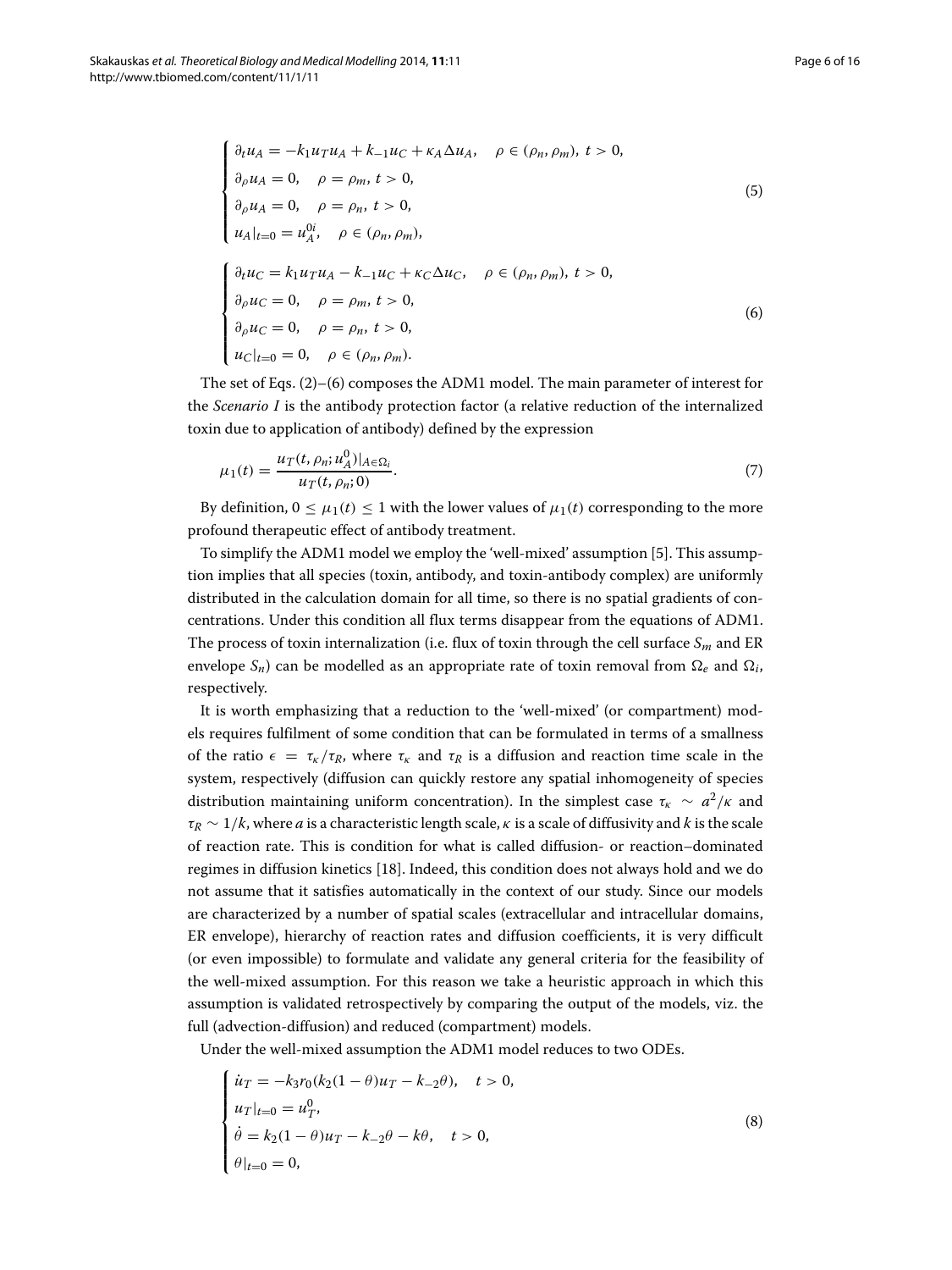for extracellular domain  $\Omega_e$  and three ODEs for inracelluar domain:

<span id="page-6-0"></span>
$$
\begin{cases}\n\dot{u}_T = -k_1 u_T u_A + k_{-1} u_C + k k_4 r_0 \theta - k_5 \gamma u_T, & t > 0, \\
u_T|_{t=0} = 0, & \\
\dot{u}_A = -k_1 u_T u_A + k_{-1} u_C, & t > 0, \\
u_A|_{t=0} = u_A^{0i}, & \\
\dot{u}_C = k_1 u_T u_A - k_{-1} u_C, & t > 0, \\
u_C|_{t=0} = 0,\n\end{cases} \tag{9}
$$

with  $k_3 = 3\rho_m^2/(\rho_e^3 - \rho_m^3)$ ,  $k_4 = 3\rho_m^2/(\rho_m^3 - \rho_n^3)$ ,  $k_5 = 3\rho_n^2/(\rho_m^3 - \rho_n^3)$ . We call systems [\(8\)](#page-5-1), [\(9\)](#page-6-0) as the Well-Mixed Model 1 (WM1).

Analogously we formulate two models used to evaluate antibody protection properties in *Scenario II*. For the extracellular domain  $\Omega_e$  we employ the Diffusion Model proposed in [\[5](#page-15-2)[-7\]](#page-15-8):

<span id="page-6-1"></span>
$$
\begin{cases}\n\partial_t u_T = -k_1 u_T u_A + k_{-1} u_C + \kappa_T \Delta u_T, \ \rho \in (\rho_m, \rho_e), \ t > 0, \\
\partial_\rho u_T = 0, \quad \rho = \rho_e, \ t > 0, \\
\kappa_T \partial_\rho u_T = r_0 \{k_2 (1 - \theta) u_T - k_{-2} \theta\}, \quad \rho = \rho_m, \ t > 0, \\
u_T|_{t=0} = u_T^0, \quad \rho \in (\rho_m, \rho_e),\n\end{cases}
$$
\n(10)

$$
\begin{cases}\n\partial_t u_A = -k_1 u_T u_A + k_{-1} u_C + \kappa_A \Delta u_A, & \rho \in (\rho_m, \rho_e), t > 0, \\
\partial_\rho u_A = 0, & \rho = \rho_e, t > 0, \\
\partial_\rho u_A = 0, & \rho = \rho_m, t > 0, \\
u_A|_{t=0} = u_A^{0e}, & \rho \in (\rho_m, \rho_e),\n\end{cases}
$$
\n(11)

$$
\begin{cases}\n\partial_t u_C = k_1 u_T u_A - k_{-1} u_C + \kappa_C \Delta u_C, & \rho \in (\rho_m, \rho_e), t > 0, \\
\partial_\rho u_C = 0, & \rho = \rho_e, t > 0, \\
\partial_\rho u_C = 0, & \rho = \rho_m, t > 0, \\
u_C|_{t=0} = 0, & \rho \in (\rho_m, \rho_e),\n\end{cases}
$$
\n(12)

<span id="page-6-2"></span>
$$
\begin{cases} \partial_t \theta = k_2 (1 - \theta) u_T - k_{-2} \theta - k \theta, & \rho = \rho_m, \ t > 0, \\ \theta |_{t=0} = 0, & \rho = \rho_m, \end{cases}
$$
(13)

with toxin concentration in  $\Omega_i$  being described by the Advection-Diffusion equation

<span id="page-6-3"></span>
$$
\begin{cases}\n\partial_t u_T = \kappa_T \Delta u_T + \partial_\rho (v u_T) + 2v u_T / \rho, \ \rho \in (\rho_n, \rho_m), \ t > 0, \\
\kappa_T \partial_\rho u_T = r_0 k \theta - v u_T, \quad \rho = \rho_m, \ t > 0, \\
\kappa_T \partial_\rho u_T = (\gamma - v) u_T, \quad \rho = \rho_n, \ t > 0, \\
u_T|_{t=0} = 0, \quad \rho \in (\rho_n, \rho_m).\n\end{cases}
$$
\n(14)

We refer to systems [\(10\)](#page-6-1), [\(13\)](#page-6-2) as the Advection-Diffusion Model 2 (ADM2). The main parameter of interest evaluated with this model is the antibody protection factor

<span id="page-6-4"></span>
$$
\mu_2(t) = \frac{u_T(t, \rho_n; u_A^0)|_{A \in \Omega_e}}{u_T(t, \rho_n; 0)}.
$$
\n(15)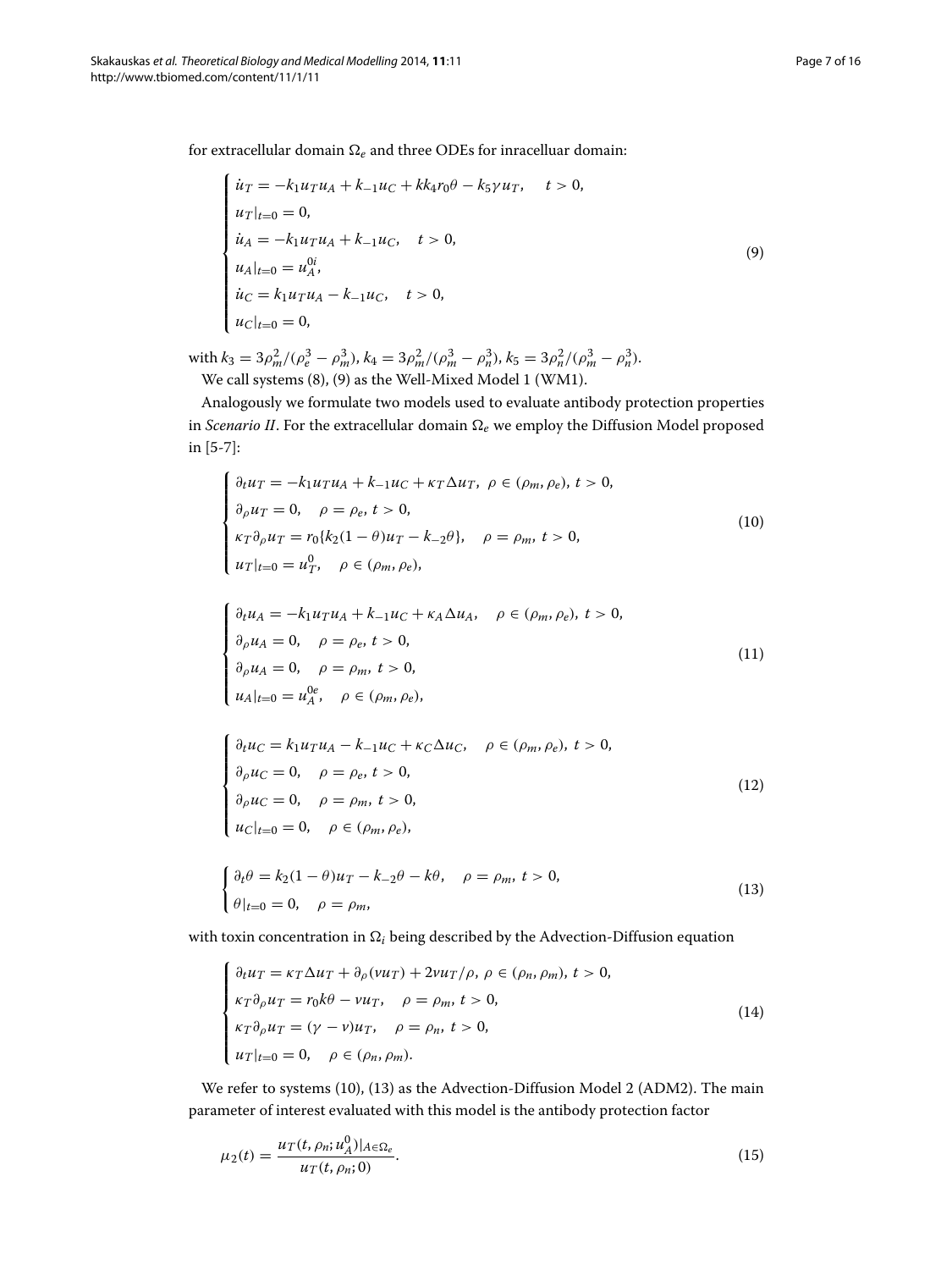Similarly to the *Scenario I* we can apply the well-mixed assumption to simplify this model and reduce it to a set of ODEs

<span id="page-7-1"></span>
$$
\begin{cases}\n\dot{u}_T = -k_1 u_T u_A + k_{-1} u_C - k_3 r_0 (k_2 (1 - \theta) u_T - k_{-2} \theta), & t > 0, \\
u_T |_{t=0} = u_T^0, \\
\dot{u}_A = -k_1 u_T u_A + k_{-1} u_C, & t > 0, \\
u_A |_{t=0} = u_A^{0e}, \\
\dot{u}_C = k_1 u_T u_A - k_{-1} u_C, & t > 0, \\
u_C |_{t=0} = 0, \\
\dot{\theta} = k_2 (1 - \theta) u_T - k_{-2} \theta - k \theta, & t > 0, \\
\theta |_{t=0} = 0\n\end{cases}
$$
\n(16)

in  $\Omega_e$  and

<span id="page-7-2"></span>
$$
\begin{cases} \n\dot{u}_T = k k_4 r_0 \theta - \gamma k_5 u_T, & t > 0, \\ \n\dot{u}_T |_{t=0} = 0 \n\end{cases} \tag{17}
$$

in  $\Omega_i$ . We call system [\(16\)](#page-7-1) and [\(17\)](#page-7-2) as the Well-Mixed Model 2 (WM2).

To compare the antibody protection capability in both scenarios (i.e. to infer which scenario of antibody delivery is more beneficial for a particular type of antibody) we use function  $\delta(t)$  defined in Eq. [\(1\)](#page-2-1) in which  $u_T(t, \rho_n)|_{A \in \Omega_i}$  and  $u_T(t, \rho_n)|_{A \in \Omega_e}$  are the toxin concentrations near ER determined for the *Scenario I* and *II*, respectively. It is evident that the following identity holds,  $\delta(t) = \mu_1(t)/\mu_2(t)$ .

It is convenient to translate Eqs.  $(1)$ – $(17)$  to the non-dimensional form by using scales of  $\tau$ <sub>\*</sub> (time), *l* (length), and  $u$ <sub>\*</sub> (concentration). By substituting new variables,  $\rho = l\bar{\rho}$ ,  $t = \tau_* \overline{t}$ ,  $r_0 = l u_* \overline{r}_0$ ,  $u_T = u_* \overline{u}_T$ ,  $u_A = u_* \overline{u}_A$ ,  $u_C = u_* \overline{u}_C$ ,  $u_T^0 = u_* \overline{u}_T^0$ ,  $u_A^0 = u_* \overline{u}_A^0$ ,  $\bar{k}_1 = \tau_* u_* k_1, \bar{k}_2 = \tau_* u_* k_2, \bar{k}_{-1} = \tau_* k_{-1}, \bar{k}_{-2} = \tau_* k_{-2}, \bar{k} = \tau_* k, \bar{\kappa}_T = \tau_* \kappa_T l^{-2}, \gamma = l \tau_*^{-1} \bar{\gamma},$  $\nu = l\tau_*^{-1}\bar{\nu}, \bar{\kappa}_A = \tau_* \kappa_A l^{-2}, \bar{\kappa}_C = \tau_* \kappa_C l^{-2}, \bar{k}_3 = lk_3, \bar{k}_4 = lk_4, \bar{k}_5 = lk_5$ , into [\(1\)](#page-2-1)–[\(17\)](#page-7-2) we can deduce the same systems, but now in non-dimensional form. Therefore, for simplicity in what follows, we treat system  $(1)$ – $(17)$  as non-dimensional.

## <span id="page-7-0"></span>**Numerical results**

We treated Eqs. [\(2\)](#page-4-0)–[\(6\)](#page-5-0), [\(8\)](#page-5-1), [\(9\)](#page-6-0), [\(10\)](#page-6-1)–[\(14\)](#page-6-3), and [\(16\)](#page-7-1), [\(17\)](#page-7-2) numerically for  $t > 0$  in spherically symmetric domains  $\rho \in (\rho_m, \rho_e)$  and  $\rho \in (\rho_n, \rho_m)$ , respectively. We solve PDEs, Eqs.  $(2)$ – $(6)$  and Eqs.  $(10)$ – $(14)$ , by an implicit finite-difference scheme [\[14\]](#page-15-7). To solve ODEs, Eqs. [\(8\)](#page-5-1), [\(9\)](#page-6-0) and Eqs. [\(16\)](#page-7-1), [\(17\)](#page-7-2), we apply the Runge–Kutta scheme.

Our selection of the values of parameters for the models  $(2)–(6)$  $(2)–(6)$  $(2)–(6)$ ,  $(8)$ ,  $(9)$ ,  $(10)–(14)$  $(10)–(14)$  $(10)–(14)$ , and [\(16\)](#page-7-1), [\(17\)](#page-7-2) was motivated by the values available in the literature [\[2](#page-15-13)[,5](#page-15-2)[,19-](#page-15-14)[21\]](#page-15-15) with an extended range to allow exploration and illustration of the various transport regimes that are possible inside the cell. The following values were used in simulations [\[18\]](#page-15-12):  $u_*$ 6.02 ·  $10^{13}$  cm<sup>-3</sup>,  $\tau_* = 1$  s,  $r_0 = 1.6 \cdot 10^4 / S_m$ , where  $1.6 \cdot 10^4$  is the total number of receptors of the cell,  $l = 10^{-2}$  cm,  $S_m = 4\pi \rho_m^2 = 4\pi \cdot 10^{-6}$  cm<sup>2</sup>,  $\bar{r}_0 = 2.115 \cdot 10^{-3}$ . Values of the dimensionless parameters were the following:  $\rho_n = 0.02$ ,  $k = 3.3 \cdot 10^{-5}$ ,  $k_1 =$  $1.3 \cdot 10^{-2}$ ,  $k_{-1} = 1.4 \cdot 10^{-4}$ ,  $k_2 = 1.25 \cdot 10^{-2}$ ,  $k_{-2} = 5.2 \cdot 10^{-2}$ ,  $k_A = 10^{-2}$ ,  $k_C =$  $10^{-2}$ ,  $u_T^{0i} = 0$ ,  $r_0 = 0.21 \cdot 10^{-2}$ ,  $ρ_m = 0.1$ ,  $ρ_e = 0.18$ . Values of  $κ_T$  and  $γ$  are given in the legends of plots. The standard value of *v* is 0.001. Otherwise it is given in legends of plots.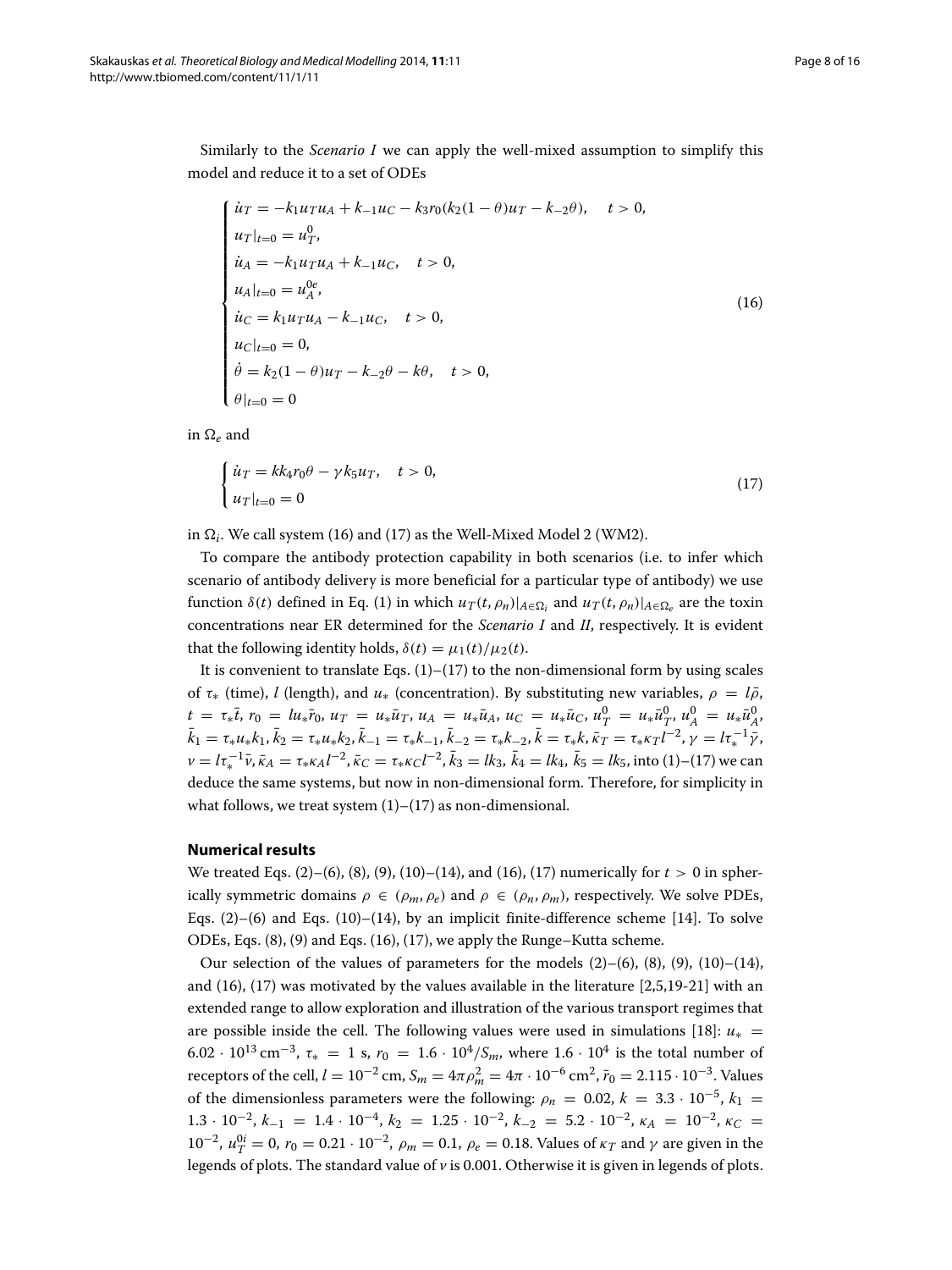We expect that the chosen values of the parameters were representative enough to illustrate a rich variety of possible scenarios of the evolution of the Receptor-Toxin-Antibody system and provide a reasonable estimate of time scales of the associated dynamics.

The Advection-Diffusion Models enables the fine spatial-temporal resolution of species concentration and provide valuable insights into the phenomenology of species interaction in our system. We found them to be useful tools for understanding the evolution of aggregated parameters  $\mu_1$ ,  $\mu_2$ ,  $\delta$  predicted by our simulations. More specifically, by means of the Advection-Diffusion Models we were able to identify a number of important regimes of toxin penetration that may have significant implications for the assessment for the antibody protection properties.

These regimes can be best described by using the 'transport phenomena' terminology which is well-established in chemical engineering, for instance see [\[22,](#page-15-16)[23\]](#page-15-17). Initially all species are concentrated in spherical layers between the external sphere, cell membrane, and ER envelope (i.e.  $(\rho_m, \rho_e)$  and  $(\rho_n, \rho_m)$ ). This layer structure results in strong radial gradient of toxin concentration which facilitates the development of diffusion fluxes across the system (since cell membrane and ER envelope are 'penetrable'). Without antibody toxin would eventually be flushed out of the system when it reaches the ER envelope driven by the pure diffusion mechanism. The advection velocity will change toxin transport at one part of the system (from diffusion dominated to advection dominated). How much toxin can be blocked by antibody during this transition to ER depends on a number of factors. They include the initial reactants concentration (toxin and antibody), relative value of toxin advection flux, and reaction time of toxin-antibody binding. It also depends on the availability of antibody in the areas of high toxin concentration to maximize the effective toxin-antibody binding. The last condition (local availability of antibody for binding toxin) is determined by the antibody diffusivity and can be validated by inspection of the solutions of Advection-Diffusion Models (spatial-temporal outputs). This validation enables justifiable comments on the relative reduction of toxin in the output of the system (on ER envelope) and the specific values of antibody protection parameters  $\mu_1$ ,  $\mu_2$ . This approach was employed in our study to identify and investigate the most 'vulnerable' regimes of toxin penetration and comment on the shapes of functions  $\mu_1(t)$ ,  $\mu_2(t)$ . Some of these regimes are presented in examples below.

Furthermore such a 'chemical engendering' approach provides a clear path for the system optimization. Indeed, from the formal point of view our system (cell) can be cast as a chemical reactor with the only output (product), being the toxin concentration at the ER envelope. In this context, the aim of antibody treatment is to reduce this output by distributing the minimal amount of a given antibody across the system. We anticipate that in such settings the optimization problem can be tacked in reduced parameter space by using the established framework for chemical reactor design [\[23](#page-15-17)[,24\]](#page-15-18).

<span id="page-8-0"></span>The results of the numerical solutions are presented in Figures [2,](#page-9-0) [3,](#page-10-0) [4,](#page-10-1) [5](#page-11-0) and [6.](#page-12-0) The main purpose of our study was to estimate the effects of the toxin diffusivity, advective velocity, and the 'ER interface' parameter  $\gamma$  (rate constant of ER absorption) on the protective properties of the antibody in both scenarios. As such, most plots illustrate the effect of these parameters. In order to provide a consistent comparison of the simulation outputs we apply the same initial concentration of antibody or the same initial amount (but different concentration) of antibody. The equality of the initial amount leads to the following relation for the initial concentration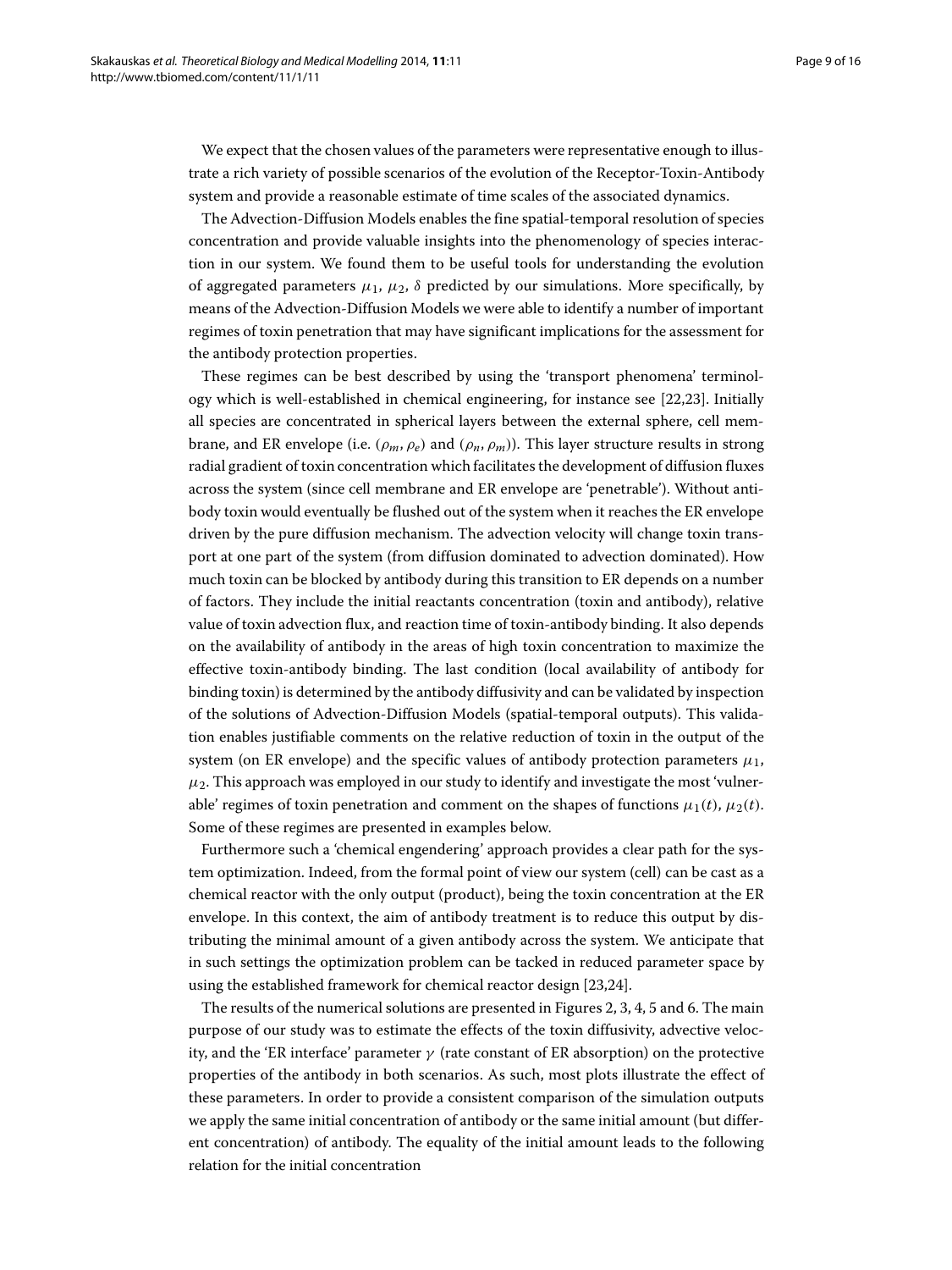$$
u_A^{0i} = \eta u_A^{0e}, \quad \eta = \frac{(\rho_e/\rho_m)^3 - 1}{1 - (\rho_n/\rho_m)^3}
$$
(18)

which follows from the simple geometrical arguments. All calculations were performed for  $\rho_e = 0.18$ ,  $\rho_m = 0.1$ ,  $\rho_n = 0.02$  for which  $\eta = 4.871$ . This condition becomes especially important for the comparison of full and reduced models. Unless stated otherwise the value of all parameters (except depicted in plots) are assumed to be fixed and equal to those given above.

As mentioned, our simulations reveal a number of interesting regimes of toxin propagation. In particular, in *Scenario I* we observed that there was a range of parameters (*γ*,  $\kappa_T$ , *v*) for which the diffusive flux of toxin,  $\kappa_T \partial_\rho u_T|_{\rho=\rho_m} = (r_0 k\theta - v u_T)|_{\rho=\rho_m}$ , becomes negative near the cell membrane, i.e., it is opposite to the advective flux directed toward ER. This may reduce the total toxin flux inside the cell and provide more favorable condition for toxin-antibody binding.

<span id="page-9-0"></span>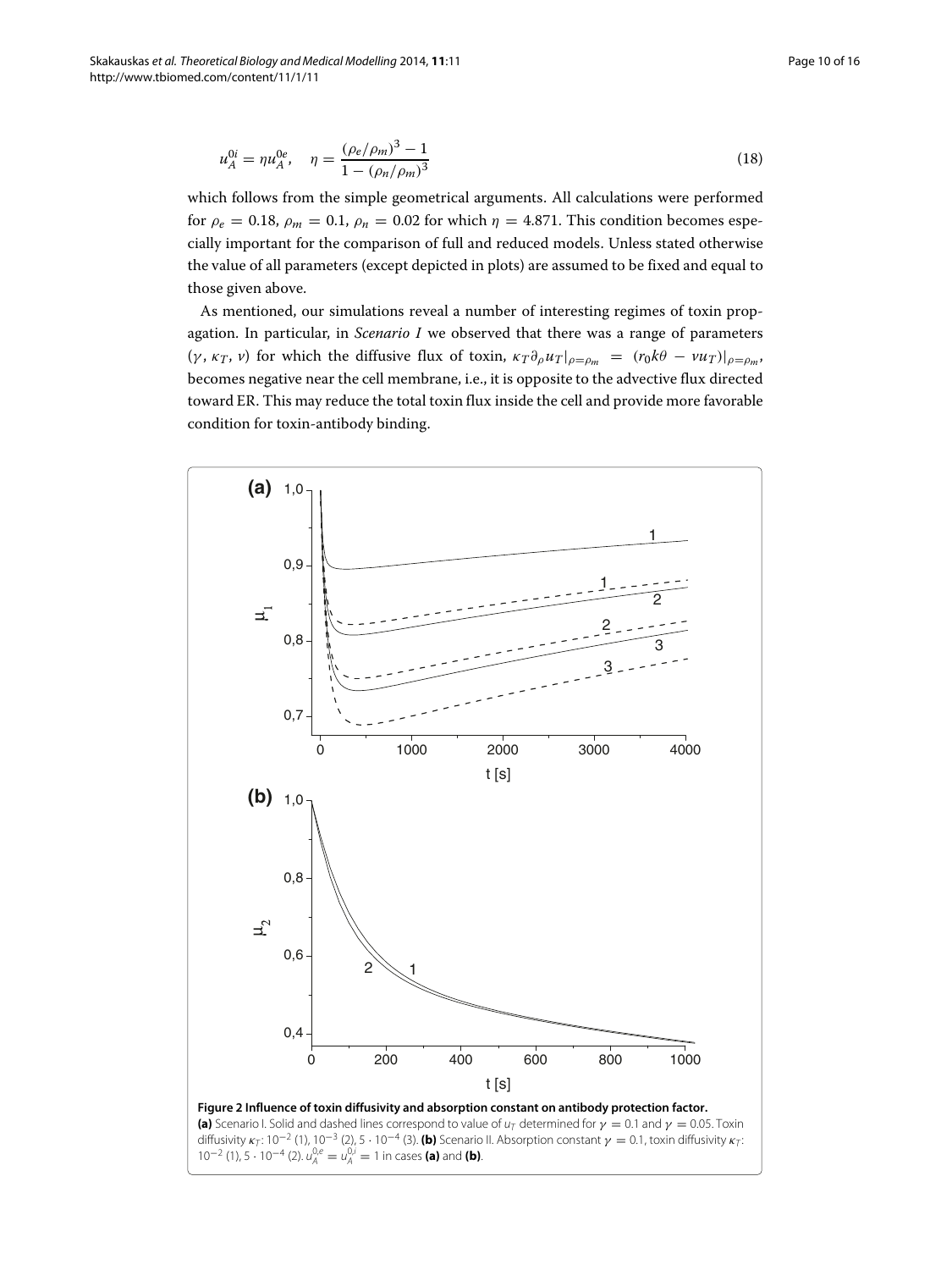<span id="page-10-0"></span>In other words this phenomenon is a direct result of toxin transport being dominated by directional advection (due to velocity *v*). In our simulations this regime occurred for slow toxin transport characterized by parameters  $\gamma$ ,  $\kappa_T$ ,  $\nu$  and the slow forward reaction rate for toxin-antibody binding. It is worth mentioning that the similar phenomenon has been reported in toxicological studies [\[17\]](#page-15-11). We found that the development of this 'advection

<span id="page-10-1"></span>



Skakauskas *et al. Theoretical Biology and Medical Modelling* 2014, **11**:11 Page 11 of 16 http://www.tbiomed.com/content/11/1/11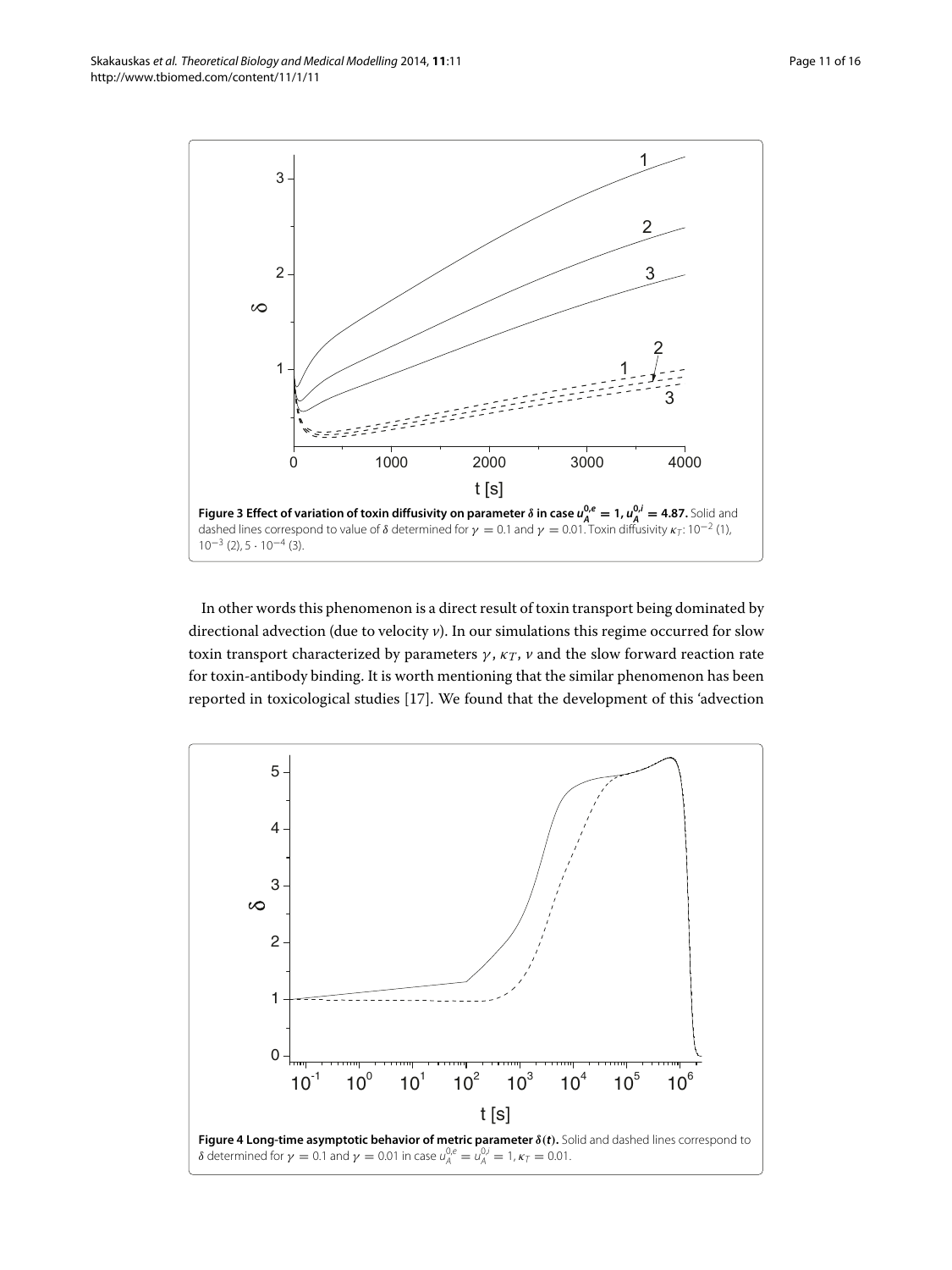<span id="page-11-0"></span>dominated' region of toxin transport with reverse diffusive flux has a positive effect on antibody protection properties since it effectively increases the efficiency toxin-antibody binding (by increasing time available for toxin-antibody reaction).We also solved problem [\(2\)](#page-4-0)–[\(9\)](#page-6-0) using position-dependent advective velocity  $v(\rho)$  which is zero at the membrane and then rapidly tends to a constant value as  $\rho \to \rho_n$ . In this case because of the boundary condition  $(4)_2$ , the diffusive toxin flux near the cell membrane is directed to ER.

Figure [2a](#page-9-0) illustrates solution for antibody protection factor for different values of toxin diffusivity  $\kappa_T$  and the ER absorption rate  $\gamma$  (with all other parameters being fixed). These

Skakauskas *et al. Theoretical Biology and Medical Modelling* 2014, **11**:11 Page 12 of 16 http://www.tbiomed.com/content/11/1/11

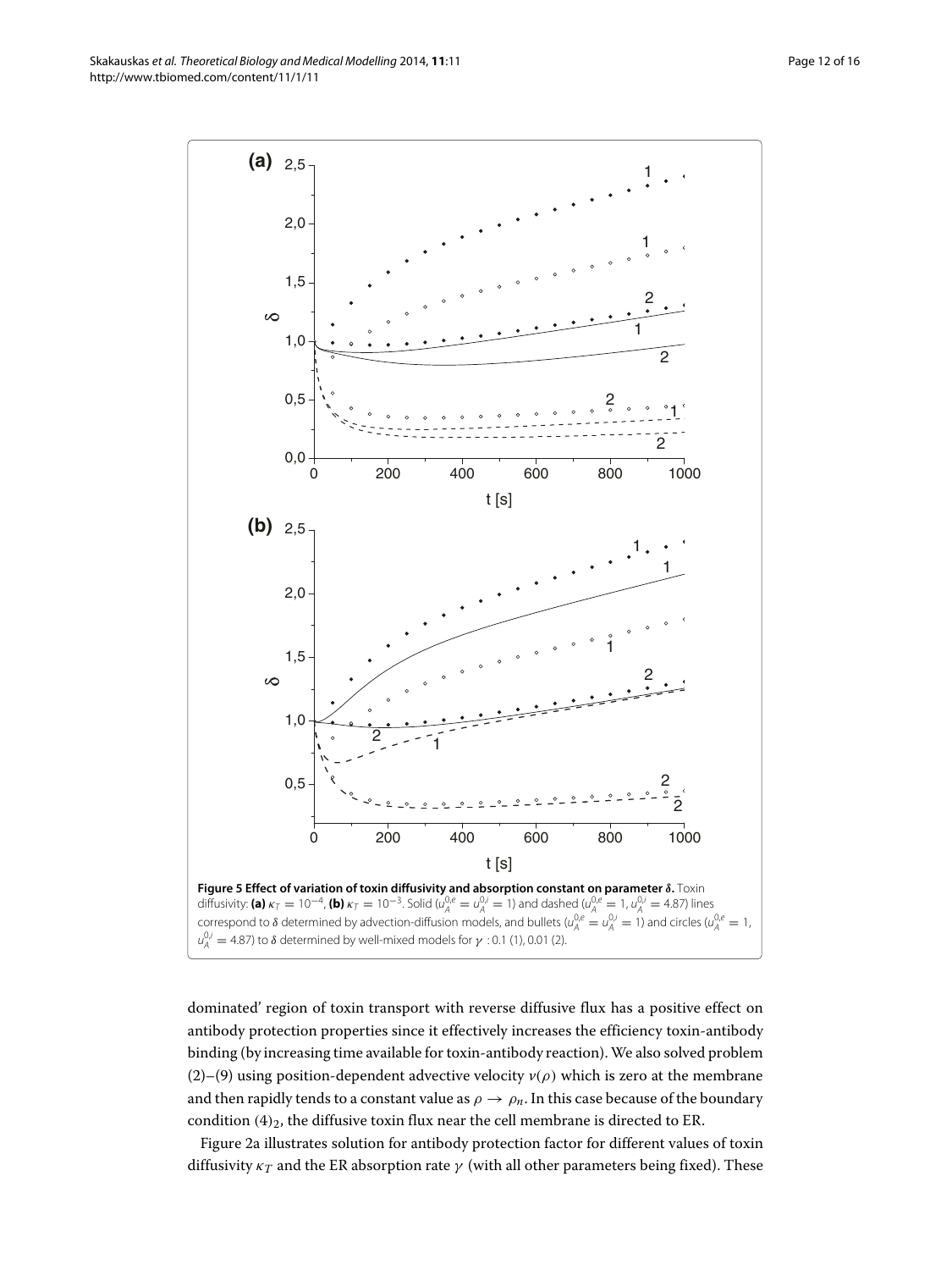Skakauskas *et al. Theoretical Biology and Medical Modelling* 2014, **11**:11 Page 13 of 16 http://www.tbiomed.com/content/11/1/11



<span id="page-12-0"></span>results demonstrate the general trend of  $\delta(t)$  increase with the increase of  $\kappa_T$  and  $\gamma$ . For function  $\mu_1(t)$  (*Scenario I*, Eq. [\(7\)](#page-5-2)) we found noticeable non-monotonic behavior for all  $\kappa_T$  and  $\gamma$ . This implies that there is a time interval for which the protection potential of antibody in *Scenario I* reaches its maximum and then decays. According to Figure [2a](#page-9-0) this time interval is of order of 500 s.

Figure [2b](#page-9-0) demonstrates the evolution of antibody protection factor  $\mu_2(t)$  (*Scenario II*, Eq. [\(15\)](#page-6-4)) for a range of parameters  $\kappa_T$  and  $\gamma$ . Although the shape of function  $\mu_2$  is very different (it is always monotonically decreasing) we can conclude that the value of  $\mu_2$ drops twice during the first time interval (about 500 s). Simulations for  $\gamma = 0.1, 0.05$ and  $\kappa_T = 10^{-2}$ , 10<sup>-3</sup>, 10<sup>-4</sup> provide almost identical outputs. This leads to an important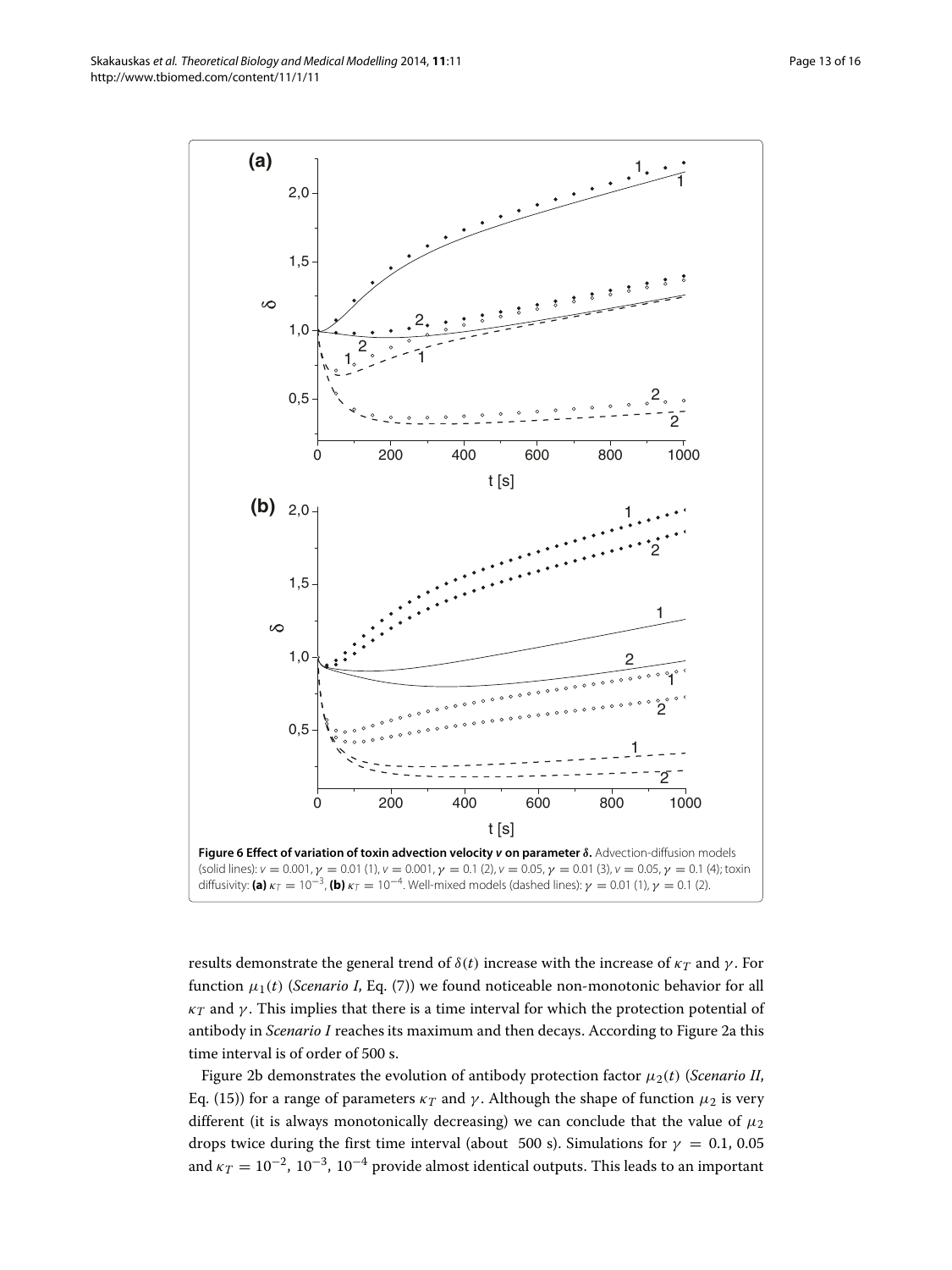conclusion of insignificance of parameters  $\kappa_T$  and  $\gamma$  for the prediction of antibody protection factors in *Scenario II* which is a direct consequence of equation decoupling for extracellular and intracellular domain discussed above.

The plots in Figure [3](#page-10-0) illustrate the effect of variation of parameters  $\kappa_T$  and  $\gamma$  on the comparative protective skills of the same antibody. This effect is described in terms of metric factor  $\delta(t)$ , Eq. [\(1\)](#page-2-1). Our simulations generally demonstrate the decrease of parameter  $\delta(t)$  as  $\gamma$  or  $\kappa_T$  decrease. The simulations have been performed for the same initial amount of antibody (Eq. [\(18\)](#page-8-0)) as well as for the same initial concentration (results not presented here). We observe that depending on value of  $\kappa_T$  and  $\gamma$  there exists a time interval in which  $\delta(t) < 1$ , i.e. the application of the antibody in *Scenario I* is more efficient than in *Scenario II*. We found that this interval grows as  $\kappa_T$  or  $\gamma$  decreases. Overall we found that the condition  $\delta(t) < 1$  is rather sensitive to the ER absorption rate  $\gamma$ . This conclusion is intuitively clear since by reducing value of  $\gamma$  we also reduce the toxin flux through the system facilitating more effective antibody-toxin binding which, in turn, leads to more favorable output for *Scenario I*.

Figure [4](#page-10-1) demonstrates some universal behaviors of function  $\delta(t)$  that we identified for a broad range parameters of our study. Our simulations reveal that for some intermediate time ( $t \in (2 \cdot 10^4; 10^6)$  seconds) function  $\delta(t)$  may approximately saturates to a constant plateau (depending on values of  $\gamma$  and  $\kappa$ ), before it rapidly decays to zero. This is illustrated by two plots presented in Figure [4](#page-10-1) (note different time scales). In particular we found that for  $u_A^{0i} = u_A^{0e}$ ,  $\gamma = 10^{-1}$ ,  $\kappa_T = 10^{-2}$  function  $\delta(t)$  varies very insignificantly (less that 10%, between 4.9 and 5.2) for the time interval ( $t \in [2 \cdot 10^4; 5 \cdot 10^5]$ ) seconds, then it decreases and vanishes as  $t \to \infty$ . Note, the limit  $\delta(t) \to 0$  occurs at the unpractically long times, so it has more methodologically interest. We do not have a clear explanation of the specific numerical value of this saturation limit ( $\delta(t) \approx 5$ ); this will require further investigation.

Figure [5](#page-11-0) shows the comparative results of the performance of the full Advection-Diffusion models (ADM1, ADM2) and the reduced models (WM1, WM2). We compare estimations of the metric parameter  $\delta(t)$  provided by these models for different toxin diffusivity  $\kappa_T$ , ER absorbtion rate  $\gamma$ , and initial antibody concentration. We found that for the high toxin diffusivity ( $\kappa T \ge 10^{-2}$ ) the outputs of full model and reduced models are almost identical. The differences between the estimations of  $\delta(t)$  increases as  $\kappa_T$ decreases and for  $\kappa_T < 10^{-4}$  the reduced models fails to provide any meaningful predic-tions (Figure [5b](#page-11-0)). We found that even for  $\kappa_T > 10^{-4}$  the reduced models usually poorly handle the non-monotonic behavior of function  $\delta(t)$  at short times. At the long times we observed that for the broad range of parameters the full and reduced models are reasonably aligned and can yield reasonable estimation of  $\delta$  as  $t \to \infty$  (within 20% accuracy), Figure [5a](#page-11-0).

The plots in Figure [6](#page-12-0) illustrate the effect of the toxin advective velocity,  $\nu$ , on the prediction of the protection factor  $\delta(t)$ , Eq. [\(1\)](#page-2-1). Two different values of toxin advective velocity are used for simulations,  $v = 10^{-3}$  and  $v = 5 \cdot 10^{-4}$  with  $\gamma = 0.1$ . The toxin diffusivity was  $\kappa_T = 10^{-3}$  (Figure [6a](#page-12-0)) and 10<sup>-4</sup> (Figure [6b](#page-12-0)) and the same values of the initial antibody concentration in both scenarios were used. Only two plots in these figures correspond to the well-mixed models, since they do not involve advective velocity *v*. In general we observed the growth of  $\delta(t)$  as advective velocity increases, so *Scenario II* becomes more favorable. This is intuitively clear because with an increase of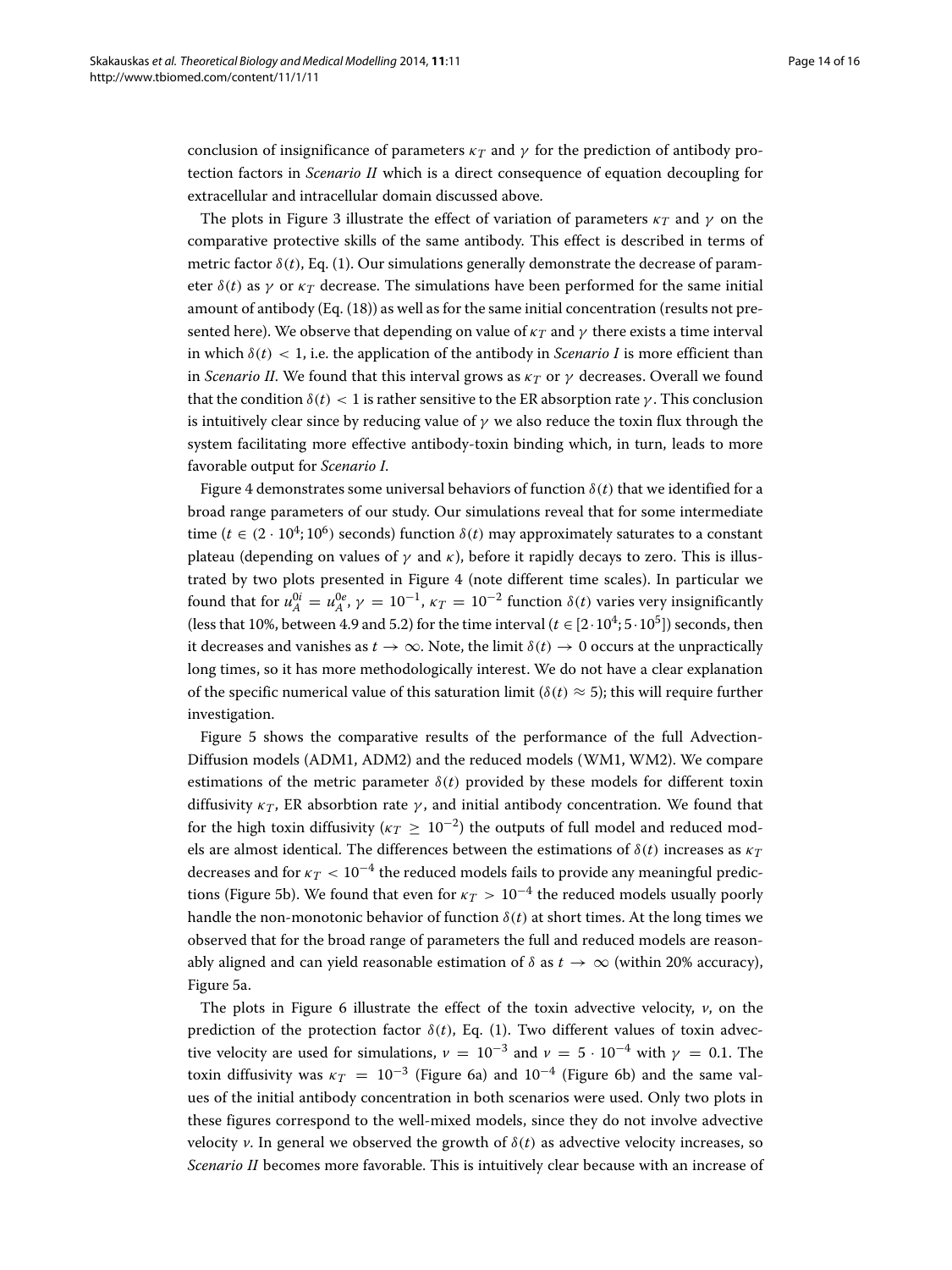*v* the toxin neutralization time decreases and therefore *Scenario I* becomes less favorable. We also noticed the improved accuracy of reduced models as *v* increased. So, for given  $\kappa_T$  and  $\gamma$ , the difference between  $\delta(t)$  determined by Advection-Diffusion models and Well-Mixed ones is small only if advective velocity, *v*, is small. But, for small γ , it dramatically increases as  $\nu$  grows, while for large  $\gamma$  it increases but not so dramatically. This is due to the switching to the advection dominated transport of toxin in the system.

## <span id="page-14-0"></span>**Conclusions**

We present a new modeling framework to evaluate the protective potential of various antibodies. This framework is based on the equation for the diffusion- and advectiondiffusion transport of all species in the extracellular and intracellular domains and include mass-action kinetics for toxin, receptor and antibody. The advection term and radiation boundary condition on the Endoplasmic Reticulum envelope were used to model the toxin transport via the microtubule network. We estimated the protection factor of antibody (relative reduction of toxin concentration near the ER) for two scenarios of operational relevance, viz., when the antibody is delivered externally to the cell and when it is delivered directly into the cytosol. To provide a consistent comparison of antibody performance we estimated the evolution of the metric factor  $\delta(t)$ , which is defined as the ratio of the protections factors of an antibody for each scenarios. Based on this definition the condition  $\delta(t) < 1$  over a time span implies that the internally introduced antibody has better protective capability during this time while in the opposite case  $(\delta(t) > 1)$  the internalized antibody is more effective. In this study simulated both cases. Our models reveal that depending on values of some parameters (primary toxin diffusivity and ER absorbtion rate) the plot of function  $\delta(t)$ can significantly change its shape while keeping the same short- and long-time limits, by undergoing a saturation stage at the intermediate times with a universal value of  $\delta \approx 5$ .

To reduce the computational burden of the Advection-Diffusion Model (a system of nonlinear PDEs) we investigated its possible simplification. By employing the well-mixed assumption we reduced the Advection-Diffusion Model to the compartment or rate model (set of ODEs) which can be easily solved with any numerical solver. For an extended range of parameters we found that predictions of the compartment model can provide about  $\pm 20\%$  accuracy in estimation of antibody protection potential (depending on values of some other parameters), but with decreasing toxin diffusivity limit the compartment model become a poor predictor and should not be used in this context. This finding can provide some appreciation of a possible trade-off between simplification and fidelity in toxicological modelling and can be an important criterion for selection of operational models.

We would like to emphasise that the comparative study reported in the present paper can be treated only as the first step for the application of the proposed modelling framework to the practical pharmacological studies. More extensive simulations (to provide statistically viable outcomes), data fitting and an established strategy for parameter optimization using toxicological observations will be necessary.